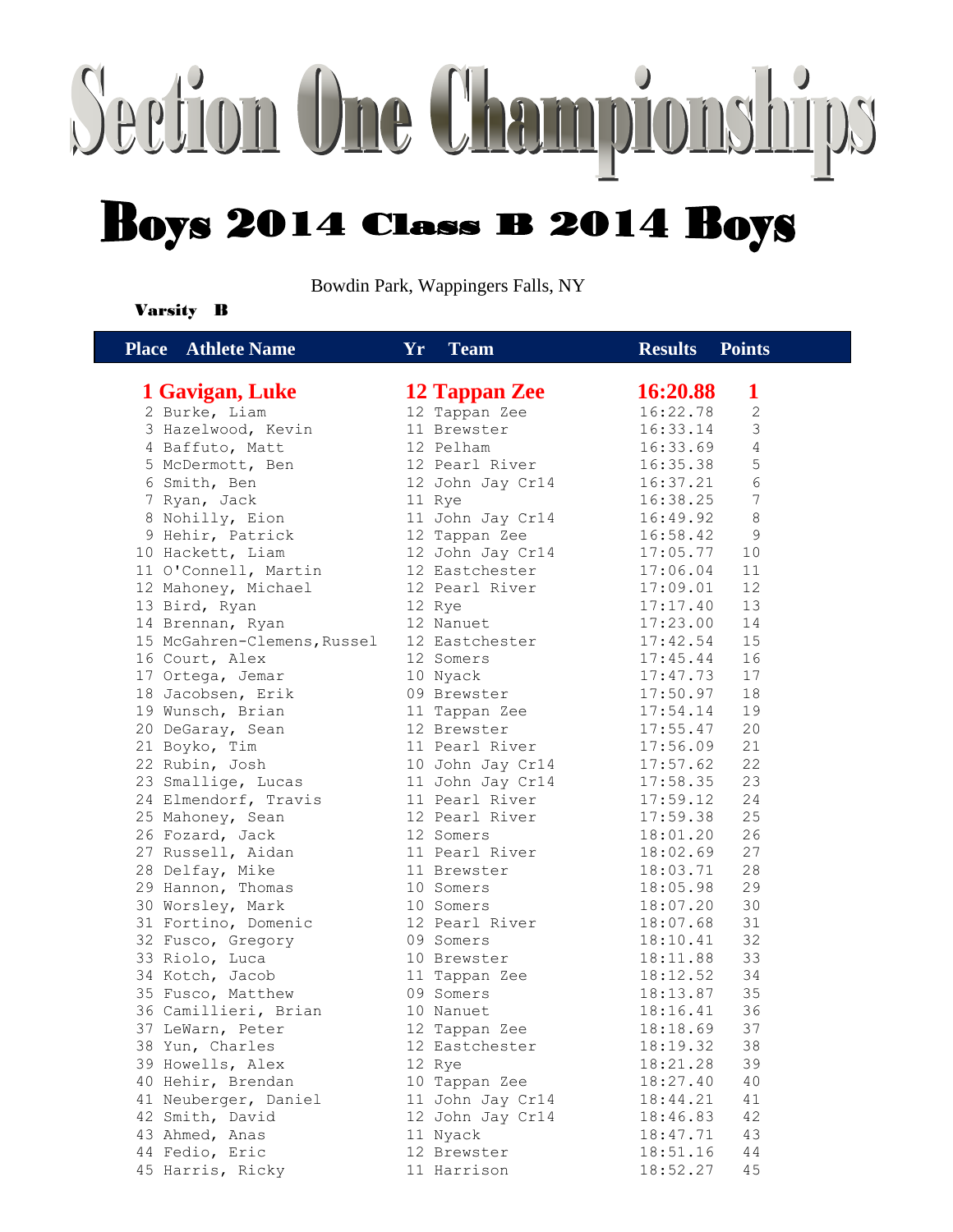46 Takatsu, Kenta 47 Shelby, Adam 48 Penate, Austin 49 Rajagopal, Ellery 50 Alcana, Dave 51 Neave, Alex 52 Long, Jonathan 53 Severino, Mathew 54 Krog, Jon 55 Greene, Max 56 Chin, Jason 57 Fesjian, William 58 DelCueto, Louis 59 Russo, Skyler 60 Vela, Ian 61 Manley, Dylan 62 Lewerenz, Erik 63 Mariuzza, Dylan 64 Fields, Jonah 65 Bremner, James 66 O'Donoghue, Brerdan 67 Casey, Bryan 68 Nielsen, Scott 69 Faherty, Brendan 70 Dangler, Jerry 71 Merelas, A 72 Scotto, Alex 73 Meluch, Tyler 74 Cusner, Adam 75 Mirra, Justin 76 Rutkoske, Michael 77 McGinnis, Gregory 78 Carlin, Gregory 79 Tanuku, Ashwin 80 Brnett, Daniel 81 McGinnis, Kevin 82 Martin, Paul 83 McKee, Mitchell 84 Winston, Bailey 85 Kish, Richard 86 Farkash, Allan 87 Belardo, Jack 88 Asamoah, Jeff 89 Belardo, Luke 90 Weinman, Caleb 91 Groome, Henry 92 Pavelchak, Michael 93 McLaughlin, ? 94 Hayes, Kevin 95 Hynes, Thomas 96 Whelan, Will 97 Cohen, John 98 Pelcak, Kyle 99 Javier, Matthew 100 Forero, Daniel 101 Quinoy, Christopher 102 Zilker, Sam 103 Koelsch, Connor 104 Costa, Dominic 105 Kemper, Sam

| 12      |                     | 18:52.95 | 46  |
|---------|---------------------|----------|-----|
|         | Rye                 |          |     |
|         | 11 Somers           | 18:53.83 | 47  |
|         | 12 Nanuet           | 18:56.75 | 48  |
|         | 10 Harrison         | 19:02.06 | 49  |
| 12      | Nanuet              | 19:02.67 | 50  |
| 12      | Rye                 | 19:03.56 | 51  |
| 12      | Our Lady of Lourdes | 19:07.22 | 52  |
|         |                     |          |     |
| 10      | Yorktown            | 19:07.57 | 53  |
| 12      | Byram Hills         | 19:07.91 | 54  |
| 11      | Brewster            | 19:09.44 | 55  |
| $12 \,$ | Eastchester         | 19:09.76 | 56  |
|         | 12 Pelham           | 19:11.99 | 57  |
| 12      | Eastchester         | 19:13.31 | 58  |
| 10      | Eastchester         | 19:14.51 | 59  |
|         |                     |          |     |
| 12      | Harrison            | 19:17.22 | 60  |
| 12      | Harrison            | 19:17.84 | 61  |
| 10      | Byram Hills         | 19:18.98 | 62  |
| 11      | Yorktown            | 19:19.76 | 63  |
| 10      | Nanuet              | 19:20.24 | 64  |
|         | Byram Hills         | 19:20.81 | 65  |
|         | 09 Nanuet           | 19:25.26 | 66  |
|         |                     |          |     |
| 10      | Our Lady of Lourdes | 19:26.43 | 67  |
| 12      | Harrison            | 19:26.96 | 68  |
| 12      | Eastchester         | 19:28.89 | 69  |
| 10      | Nyack               | 19:31.60 | 70  |
| C C     | Pelham              | 19:32.46 | 71  |
| 10      | Our Lady of Lourdes | 19:44.57 | 72  |
|         |                     |          |     |
| 12      | Our Lady of Lourdes | 19:46.99 | 73  |
| 12      | Pelham              | 19:47.30 | 74  |
| 80      | Harrison            | 19:52.61 | 75  |
| 10      | Beacon              | 19:54.88 |     |
| 11      | Rye                 | 19:57.63 | 76  |
| 12      | Byram Hills         | 19:58.87 | 77  |
| 12      | Nanuet              | 20:01.83 | 78  |
| 11      | Harrison            | 20:02.16 | 79  |
|         | 11 Rye              | 20:04.30 | 80  |
|         | 12 Yorktown         |          |     |
|         |                     | 20:04.99 | 81  |
|         | 10 Byram Hills      | 20:06.45 | 82  |
|         | 11 Byram Hills      | 20:11.94 | 83  |
|         | 10 Beacon           | 20:25.52 |     |
|         | 11 Yorktown         | 20:26.22 | 84  |
| 11      | Our Lady of Lourdes | 20:30.29 | 85  |
|         | Byram Hills         | 20:34.63 | 86  |
| C C     | Our Lady of Lourdes | 20:36.04 | 87  |
|         |                     |          |     |
| 10      | Nyack               | 20:39.82 | 88  |
| 12      | Pelham              | 20:51.87 | 89  |
| C C     | Nyack               | 20:58.71 | 90  |
| 10      | Pelham              | 21:03.86 | 91  |
| 10      | Hendrick Hudson     | 21:08.95 | 92  |
| 10      | Yorktown            | 21:28.75 | 93  |
| 10      | Our Lady of Lourdes | 21:52.11 | 94  |
|         |                     | 21:58.37 | 95  |
| $10 \,$ | Pelham              |          |     |
| C C     | Nyack               | 21:58.61 | 96  |
| C C     | Nyack               | 21:59.54 | 97  |
| 12      | Hendrick Hudson     | 22:43.97 | 98  |
| 11      | Hendrick Hudson     | 22:53.41 | 99  |
| 11      | Hendrick Hudson     | 23:27.34 | 100 |
| C C     | Yorktown            | 23:43.73 | 101 |
| 10      | Hendrick Hudson     | 24:21.85 | 102 |
| ງ 9     | Hendrick Hudson     | 24:59.40 | 103 |
|         |                     |          |     |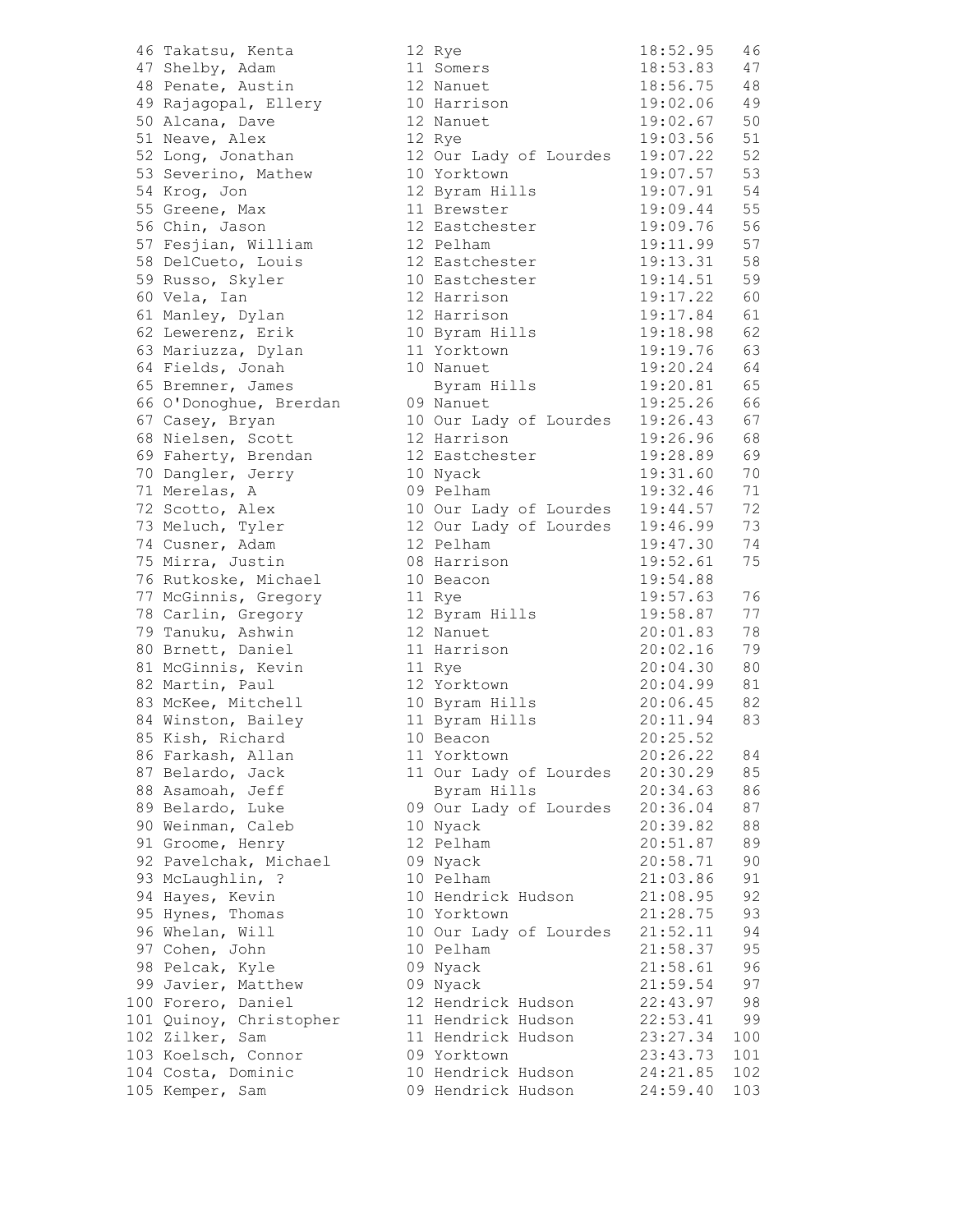### Team Scores

| <b>Place</b>            | School                                                                                     | <b>Total</b> | L              | $\boldsymbol{2}$ | 3     | $\boldsymbol{\Lambda}$ | 5     | 6     | 7     |
|-------------------------|--------------------------------------------------------------------------------------------|--------------|----------------|------------------|-------|------------------------|-------|-------|-------|
| $\mathbf{1}$            | <b>Tappan Zee</b><br>Total Time: 1:25:48.74                                                | 65           | $\mathbf{1}$   | 2                | 9     | -19                    | 34    | 37 40 |       |
| $\overline{2}$          | Average: 17:09.75<br><b>John Jay Cross River</b><br>Total Time: 1:26:28.87                 | 69           | 6              | 8                | -10   | 22 23                  |       | 41 42 |       |
| 3                       | Average: 17:17.78<br><b>Pearl River</b><br>Total Time: 1:27:38.98                          | 87           | 5 <sup>5</sup> |                  | 12 21 |                        | 24 25 | 27 31 |       |
| $\overline{\mathbf{4}}$ | 17:31.80<br>Average:<br><b>Brewster</b><br>Total Time: 1:28:35.17                          | 102          | 3              |                  | 18 20 | 28 33                  |       | 44 55 |       |
| 5                       | Average: 17:43.04<br><b>Somers</b><br>Total Time: 1:30:10.23                               | 133          | 16             |                  | 26 29 | 30                     | 32    | 35 47 |       |
| 6                       | Average: 18:02.05<br><b>Rye</b><br>Total Time: 1:30:13.44                                  | 156          | $\tau$         | 13               | 39    | 46                     | 51    | 76 80 |       |
| $\overline{7}$          | 18:02.69<br>Average:<br><b>Eastchester</b><br>Total Time: 1:31:30.97                       | 178          |                | 11 15 38         |       |                        | 56 58 | 59 69 |       |
| 8                       | 18:18.20<br>Average:<br><b>Nanuet</b><br>Total Time: 1:32:59.07                            | 212          | 14             |                  |       | 36 48 50               | - 64  | 66 78 |       |
| 9                       | Average: 18:35.82<br><b>Harrison</b><br>Total Time: 1:35:56.35                             | 283          | 45             | 49               |       | 60 61                  | 68    | 75 79 |       |
| 10                      | Average: 19:11.27<br><b>Pelham</b><br>Total Time: 1:35:57.31                               | 295          | $\overline{4}$ |                  | 57 71 | 74                     | 89    | 91 95 |       |
| 11                      | 19:11.47<br>Average:<br><b>Nyack</b><br>Total Time: 1:37:45.57                             | 308          | 17             | 43               | - 70  |                        | 88 90 |       | 96 97 |
| 12                      | Average: 19:33.12<br><b>Byram Hills</b><br>Total Time: 1:37:53.03                          | 340          |                | 54 62 65         |       |                        | 77 82 | 83 86 |       |
| 13                      | Average: 19:34.61<br><b>Our Lady of Lourdes</b><br>Total Time: 1:38:35.50                  | 349          |                | 52 67 72         |       |                        | 73 85 | 87 94 |       |
| 14                      | Average:<br>19:43.10<br><b>Yorktown</b><br>Total Time: 1:40:27.29                          | 374          | 53             |                  | 63 81 |                        | 84 93 | 101   |       |
| 15                      | Average: 20:05.46<br><b>Hendrick Hudson</b><br>Total Time: 1:54:35.52<br>Average: 22:55.11 | 491          |                |                  |       | 92 98 99 100 102       |       | 103   |       |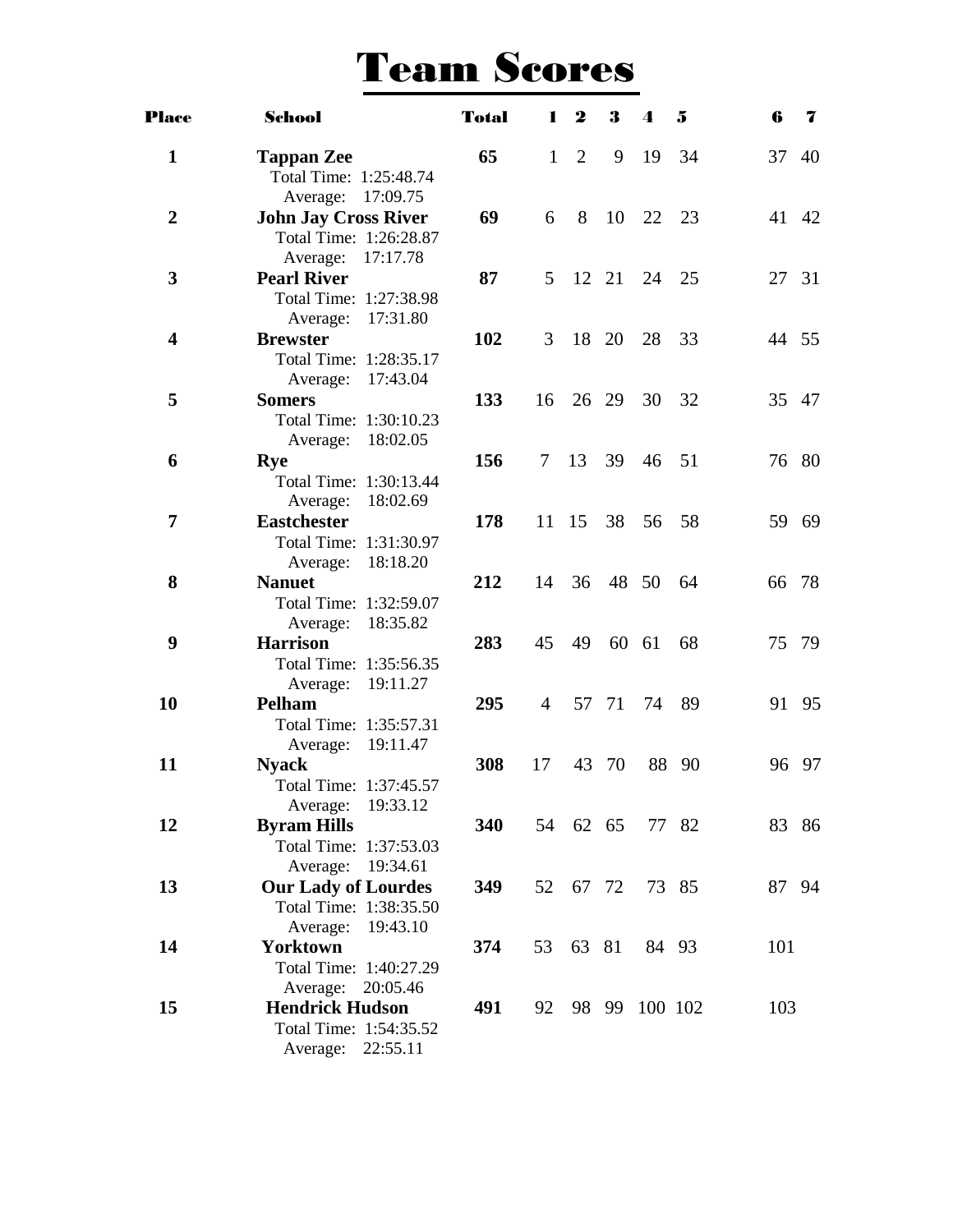# Section One Championships Girls 2014 Class B 2014 Girls

Bowdin Park, Wappingers Falls, NY

### Varsity B

| <b>Place</b> Athlete Name | Yr Team                | <b>Results</b>  | <b>Points</b>  |
|---------------------------|------------------------|-----------------|----------------|
|                           |                        |                 |                |
| 1 Nutall, Gemma           | 11 John Jay Cr14       | <b>19:13.46</b> | 1              |
| 2 Borkowski, Mary         | 08 Pearl River         | 19:25.98        | 2              |
| 3 Ayres, Kassidy          | 12 Tappan Zee          | 19:31.66        | 3              |
| 4 Timm, Caroline          | 09 Our Lady of Lourdes | 19:34.17        | $\overline{4}$ |
| 5 Nohilly, Brooke         | 10 John Jay Cr14       | 19:51.06        | 5              |
| 6 McCormack, Ann          | 9 Pearl River          | 19:58.55        | 6              |
| 7 Rotundo, Sara           | 12 Pearl River         | 19:59.23        | 7              |
| 8 Kyle, Maggie            | 12 Nyack               | 20:00.11        | 8              |
| 9 Nohilly, Kathryn        | 10 John Jay Cr14       | 20:06.94        | 9              |
| 10 Ogindo, Chelsea        | 11 Peekskill           | 20:12.54        |                |
| 11 Harding, Kaitlyn       | 10 Pearl River         | 20:18.53        | 10             |
| 12 Rayward, Catherine     | 12 Pearl River         | 20:36.44        | 11             |
| 13 Weiner, Natalie        | 08 Rye                 | 20:38.06        | 12             |
| 14 McDermott, Jessica     | 08 Pearl River         | 20:51.16        | 13             |
| 15 Page, Isabelle         | 12 John Jay Cr14       | 20:51.52        | 14             |
| 16 McGrath, Grace         | 12 Our Lady of Lourdes | 20:56.57        | 15             |
| 17 McCarthy, Jesse        | 10 Pearl River         | 21:00.94        | 16             |
| 18 Madry, Brooke          | 12 Nanuet              | 21:05.23        | 17             |
| 19 Carbone, Kristen       | 11 Nanuet              | 21:05.72        | 18             |
| 20 Caliendo, Heather      | 09 Eastchester         | 21:07.53        | 19             |
| 21 Sullivan, Tara         | 9 Tappan Zee           | 21:14.55        | 20             |
| 22 Cawkwell, Rebecca      | 12 Byram Hills         | 21:22.54        | 21             |
| 23 Shea, Eileen           | 12 Our Lady of Lourdes | 21:23.57        | 22             |
| 24 Treyz, Christina       | 12 John Jay Cr14       | 21:25.05        | 23             |
| 25 Lundemo, Trinity       | 09 Tappan Zee          | 21:26.28        | 24             |
| 26 Hartnett, Caitlin      | 11 Tappan Zee          | 21:27.34        | 25             |
| 27 Watt, Maya             | 10 Somers              | 21:34.29        | 26             |
| 28 Fuller, Katelyn        | 9 Tappan Zee           | 21:36.13        | 27             |
| 29 Slinskey, Meghan       | 12 Our Lady of Lourdes | 21:48.86        | 28             |
| 30 Malpeli, Nicole        | 09 Tappan Zee          | 21:55.88        | 29             |
| 31 Nikac, Olivia          | 10 Nanuet              | 21:57.62        | 30             |
| 32 DeLanoy, Mallory       | 11 Brewster            | 22:02.37        | 31             |
| 33 Melly, Katie           | 10 Somers              | 22:03.95        | 32             |
| 34 Frokic, Eleanora       | 07 Eastchester         | 22:06.09        | 33             |
| 35 Cuomo, Amelia          | 10 Brewster            | 22:07.15        | 34             |
| 36 VonDollen, Erin        | 12 Tappan Zee          | 22:08.96        | 35             |
| 37 Weiland, Maddy         | 12 Byram Hills         | 22:10.37        | 36             |
| 38 Jones, Louise          | 9 Nyack                | 22:15.05        | 37             |
| 39 Acevedo, Nina          | 10 Our Lady of Lourdes | 22:28.92        | 38             |
| 40 Baisley, Paige         | 11 Beacon              | 22:29.28        |                |
| 41 Yablonski, gabby       | 10 John Jay Cr14       | 22:35.49        | 39             |
| 42 Morrissey, ?           | 11 Pelham              | 22:39.27        |                |
| 43 Roth, Justine          | 12 Nanuet              | 22:39.56        | 40             |
| 44 Maquire, Jamie         | 12 Brewster            | 22:42.58        | 41             |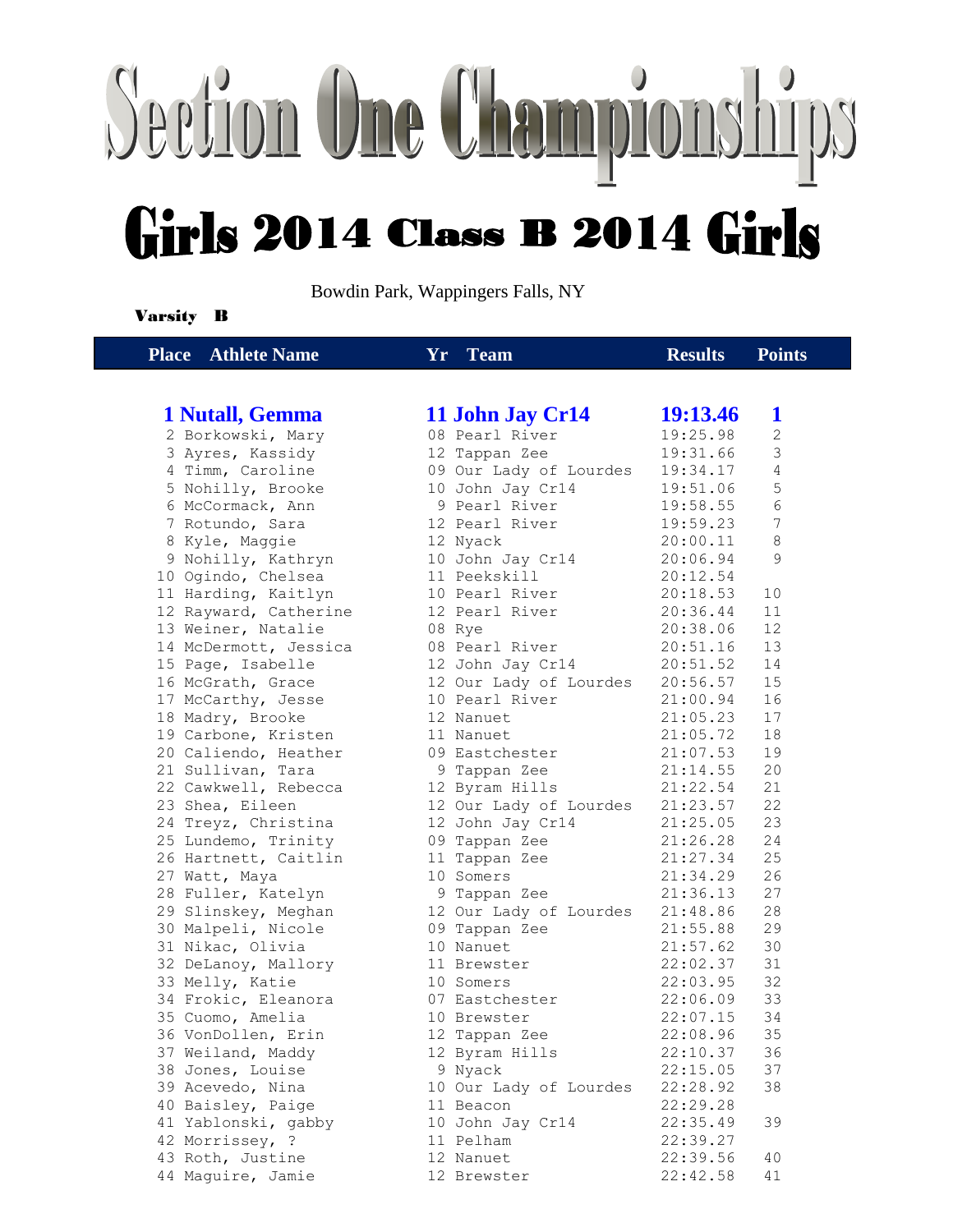| 45 Portante, Ariana    | 12 Brewster            | 22:43.14 | 42 |
|------------------------|------------------------|----------|----|
| 46 Tran, Julia         | 10 Nanuet              | 22:43.70 | 43 |
| 47 Kowalski, Raegan    | 10 Brewster            | 22:44.27 | 44 |
| 48 Rezai, Lilly        | 10 Somers              | 22:47.97 | 45 |
| 49 McCormack, Emily    | 11 Somers              | 22:50.28 | 46 |
| 50 Schanbacher, Cara   | 12 Brewster            | 23:06.15 | 47 |
| 51 Diaz, Samantha      | 12 Brewster            | 23:06.90 | 48 |
| 52 Foley, Keelyn       | 09 Somers              | 23:07.40 | 49 |
| 53 Donnelly, Heather   | 10 Yorktown            | 23:08.52 | 50 |
| 54 Yun, Christina      | 10 Eastchester         | 23:11.61 | 51 |
| 55 Felicissimo, Mia    | 8 Nanuet               | 23:15.52 | 52 |
| 56 Cronin, Teagan      | 10 John Jay Cr14       | 23:22.53 | 53 |
| 57 Comparetto, Charley | 12 Somers              | 23:37.87 | 54 |
| 58 Ohle, Jessica       | 12 Nanuet              | 23:43.57 | 55 |
| 59 Palacios, Kaitlyn   | 11 Nyack               | 23:47.65 | 56 |
| 60 Logue, Anjali       | 12 Rye                 | 23:49.23 | 57 |
| 61 Cole, Allison       | 10 Nyack               | 23:49.89 | 58 |
| 62 Drysdale, Taylor    | 12 Yorktown            | 23:52.48 | 59 |
| 63 Arcidiacono, Allie  | 11 Somers              | 23:54.51 | 60 |
| 64 Iwagami, Lisa       | 12 Eastchester         | 23:56.34 | 61 |
| 65 Hutchins, Celia     | 11 Nyack               | 23:59.28 | 62 |
| 66 Tani, Mariella      | 10 Eastchester         | 24:13.54 | 63 |
| 67 Cruz, Shannon       | 12 Eastchester         | 24:15.68 | 64 |
| 68 Nicholson, ?        | 10 Pelham              | 24:22.32 |    |
| 69 Kanno, Hanae        | 10 Rye                 | 24:43.65 | 65 |
| 70 Rios, Valentina     | 12 Byram Hills         | 24:55.75 | 66 |
| 71 Manners, Sophia     | Byram Hills            | 24:57.11 | 67 |
| 72 Nelson, Samantha    | 09 Rye                 | 26:02.26 | 68 |
| 73 Karozichian, Taline | 11 Byram Hills         | 26:10.37 | 69 |
| 74 Watson, Eleanor     | 12 Eastchester         | 26:24.83 | 70 |
| 75 Green, Jenna        | 11 Yorktown            | 26:29.93 | 71 |
| 76 Reilly, Kayla       | 10 Yorktown            | 27:13.01 | 72 |
| 77 Mandelkow, Lauren   | 10 Hendrick Hudson     | 27:34.52 |    |
| 78 Albers, Sofie       | 10 Hendrick Hudson     | 27:34.95 |    |
| 79 Asad, Henna         | 10 Byram Hills         | 27:41.41 | 73 |
| 80 Cornely, Tiffany    | 10 Hendrick Hudson     | 27:56.93 |    |
| 81 Skotnicki, Tash     | Byram Hills            | 28:01.45 | 74 |
| 82 Costigan, Julie     | 11 Our Lady of Lourdes | 28:02.84 | 75 |
| 83 Dempsey, Laruen     | 11 Rye                 | 28:48.86 | 76 |
| 84 Farkash, Samantha   | 10 Yorktown            | 30:26.57 | 77 |

## Team Scores

| <b>Place</b> | School                      | <b>Total</b> |   | $1\quad 2$    | 3           | $\boldsymbol{\Lambda}$ | - 5 | 6  | 7     |
|--------------|-----------------------------|--------------|---|---------------|-------------|------------------------|-----|----|-------|
|              | <b>Pearl River</b>          | 36           |   | 2 6           | 7           | 10                     | -11 | 13 | 16    |
|              | Total Time: 1:40:18.73      |              |   |               |             |                        |     |    |       |
|              | Average: 20:03.75           |              |   |               |             |                        |     |    |       |
| 2            | <b>John Jay Cross River</b> | 52           |   | $1 \quad 5$   |             | 9 14 23                |     | 39 | 53    |
|              | Total Time: 1:41:28.03      |              |   |               |             |                        |     |    |       |
|              | Average: 20:17.61           |              |   |               |             |                        |     |    |       |
| 3            | <b>Tappan Zee</b>           | 99           | 3 |               | 20 24 25 27 |                        |     |    | 29 35 |
|              | Total Time: 1:45:15.96      |              |   |               |             |                        |     |    |       |
|              | Average: 21:03.20           |              |   |               |             |                        |     |    |       |
| 4            | <b>Our Lady of Lourdes</b>  | 107          |   | 4 15 22 28 38 |             |                        |     | 75 |       |
|              | Total Time: 1:46:12.09      |              |   |               |             |                        |     |    |       |
|              | Average: 21:14.42           |              |   |               |             |                        |     |    |       |